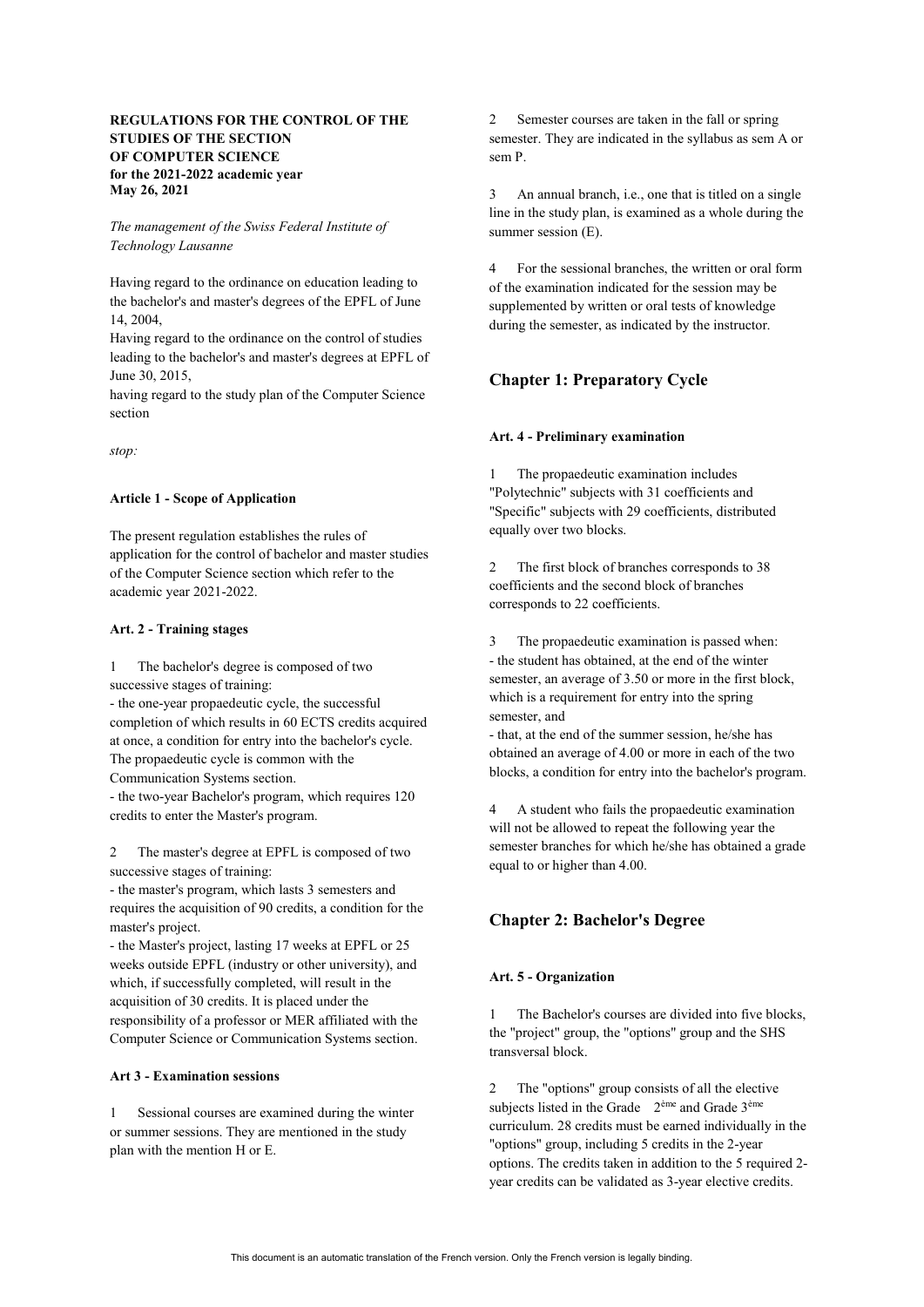In the third year, courses counting for a maximum of 10 credits in total may be chosen from outside the list in the study plan. Courses taken outside of this list must be approved in advance by the section director.

4 The student remains subject to the study plan of the Bachelor's program in effect at the time of entry program in effect at the time of entry into the second year.

#### **Art. 6 - 2ème year examination**

1 The **14 credits** of the study plan are obtained when block A is passed.

The 17 credits of the study plan are obtained when Block B is passed.

3 The **20 credits** of the study plan are obtained when block C is passed.

4 The **5 credits of the 2ndème year of** the "options" group are acquired independently, by individual success in each branch.

### **Art. 7 - 3rd year examination**

1 The **credits17** of the study plan are obtained when block D is passed.

The **credits8** of the study plan are obtained when block E is passed.

3 The **8 credits** of the "project" group are earned independently, by individual success in the project.

4 The **23 credits of the 3rd year of** the "options" group are acquired independently, by individual success in each branch.

## **Art. 8 - 2ème and 3ème year examination**

The "SHS and MGT transversal" block is passed when the **8 credits** of the study plan are obtained.

## **Chapter 3: Master Cycle**

#### **Art. 9 - Admission requirements**

1. Students with a Bachelor's degree in Computer Science and Communication Systems are automatically admitted.

- 2. Students from the Bachelor in Communication Systems who have not taken the prerequisite courses during their Bachelor's cycle must take them in parallel with their Master's cycle.
- 3. For other students, admission is by application.

#### **Art. 10 - Organization**

1 The courses in the Master's program are divided into a "Projects + SHS" block and two groups whose credits must be obtained independently. They can lead to a specialization or a minor.

2 The "Projects + SHS" block is composed of a 12 credit project and SHS teaching.

3 Group 1 "Core courses" is composed of the courses listed in the study plan under "Master".

- 4 Group 2 "Options" is composed of - courses from the list of group 2 "options" in the study plan under the heading "Master";
	- Supernumerary credits earned in Group 1 "Core courses";
	- an optional project of 8 credits as per paragraph 5;
- of courses outside the study plan according to paragraph 6 ;

 - courses related to a specialization or a minor according to art.13,

5 The project of the "Projects and SHS" block and the optional project of group 2 "Options" cannot be done in the same semester.

6 Courses, counting for a maximum of 15 credits in total, may be chosen outside the list of courses on the syllabus in the "Master's" section. The choice of these courses must be accepted in advance by the section director who may increase the maximum of 15 credits if the request is justified.

#### **Art. 11 - Examination of the master cycle**

1 The "Projects and SHS" block is passed when **18 credits** are obtained.

2 The "Core courses and Options" group, consisting of Group 1 "Core courses" and Group 2 "Options" is passed when **credits72** are obtained.

3 Group 1 "Core courses" is passed when **at least 30 credits** are earned.

#### **Art. 12 - SHS Education**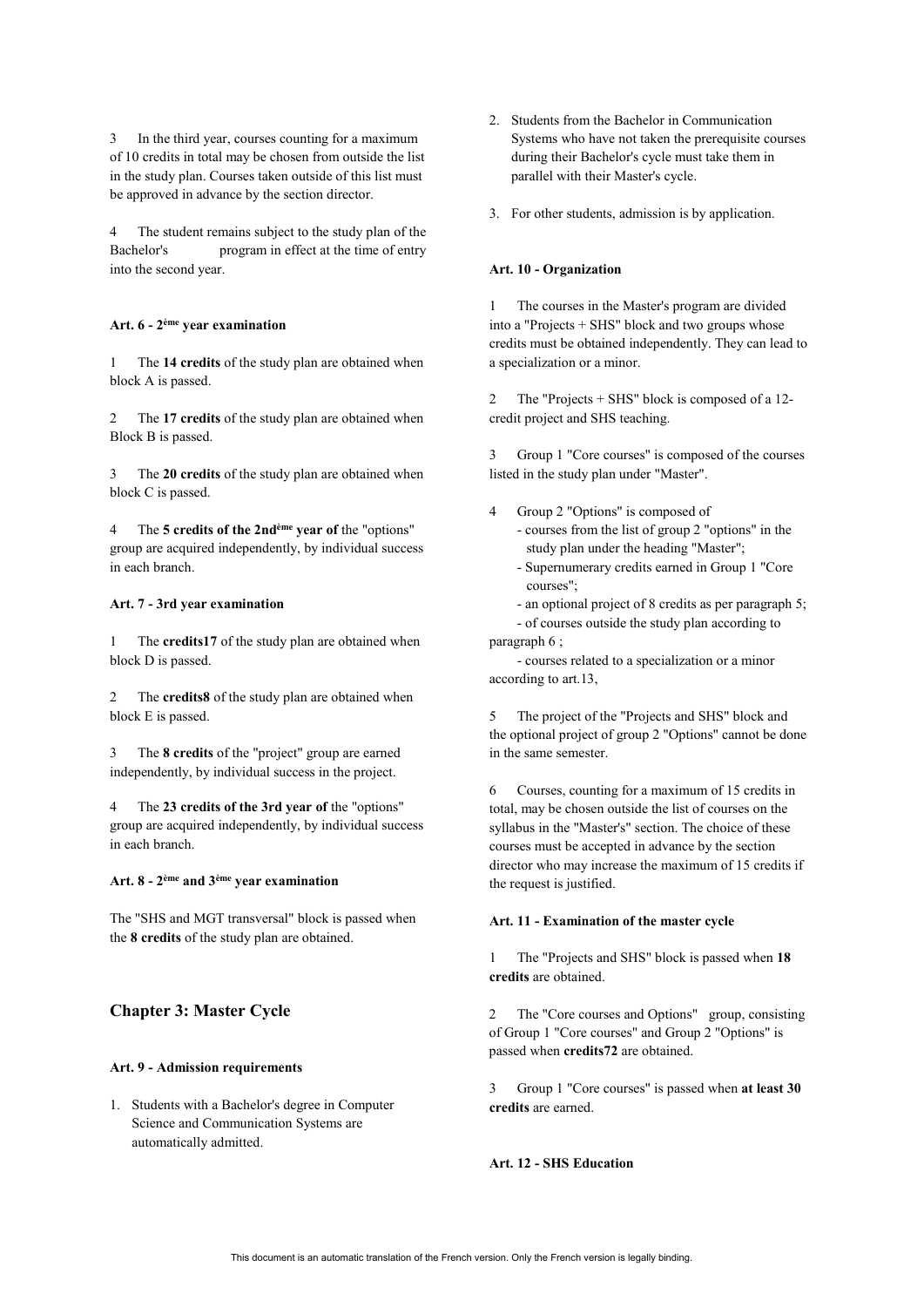The two SHS branches are each worth 3 credits. The fall semester course introduces the spring semester project. The College of Humanities and Social Sciences may depart from this organization if it considers that the reason is justified. It may also authorize a student to carry out his or her project in a semester that does not immediately follow the semester in which the introductory teaching takes place.

### **Art. 13 - Minors and specializations**

1 In order to deepen a particular aspect of his training or to develop interfaces with other sections, the student can choose the training offered in the framework of a minor included in the EPFL offer or a specialization of the Computer Science section.

2 The choice of courses that make up a minor is made with the computer science section and the minor's chair. The minors "Data Science", "Cyber security", "Computer science" and "Communication systems" cannot be chosen.

3 The choice of courses that make up a specialization is submitted to the computer science section for consultation.

4 The student announces the choice of a minor to his or her section no later than the end of the first semester of master's studies.

5 The student who chooses a specialization from the list in the study plan registers at the latest at the beginning of the third semester of the Master's studies.

6 A minor or specialization is successful when a minimum of 30 credits are earned from the endorsed branches.

### **Chapter 4: Internship and master project**

#### **Art. 14 - Engineering internship**

1 Students beginning their master's degree must complete an engineering internship during their master's degree:

- or a summer internship of minimum 8 weeks - or a 6-month internship in a company (in internship status for one semester). During the COVID-19 period, the length of the internship can be adapted.

- or a 25-week Master's Project in a company (validates the internship and the Master's Project)

2 As a general rule, for Bachelor IC students, the internship can be done as early as the 2ndème semester of the Master cycle, but before the Master project. On

request, the section can authorize the student to do the internship before or during the firster semester of the Master cycle.

3 Students may not take a course/project in conjunction with their internship.

4 The person in charge of the internship of the section evaluates the internship, by the appreciation "successful" or "not successful". Successful completion of the internship will be a condition for admission to the Master's project. If the internship is not successful, it may be repeated once, usually in another company.

5 It is validated with the 30 credits of the master project.

6 The organization of the internship and the criteria for its validation are the subject of an internal directive of the section.

## **Chapter 5: Teaching Specialization**

### **Art. 15 - Specialization Teaching**

1. Students in the Computer Science Master's program have the opportunity to specialize in computer science for teaching.

2. A student admitted to this specialization may not take a major or minor. The study plan is modified as follows: (i) A new group of 30 ECTS of courses at HEP Vaud is added and the number of ECTS of the Master Cycle is reduced from 60 to 30 ECTS; (ii) the SHS courses are replaced by a course at HEP Vaud; (iii) the Master Project can be spread over two semesters and start after the student has completed the "Projects and SHS" block and the "Core courses" group; (iv) the maximum duration of the studies can not exceed 8 semesters

3. At least 50 ECTS must be obtained to start the specialization.

#### **Art. 16 - Admission procedure**

1. Admission to this specialization is not automatic. To be admitted to the specialization, the candidate must be enrolled in the Master in Computer Science of the EPFL and meet the conditions for admission to the Teaching Diploma for Secondary Level II set by the Regulations for the application of the law on the HEP of June 3, 2009 (RLHEP).

2. The student registers with the HEP Vaud according to the conditions and deadlines of the online application